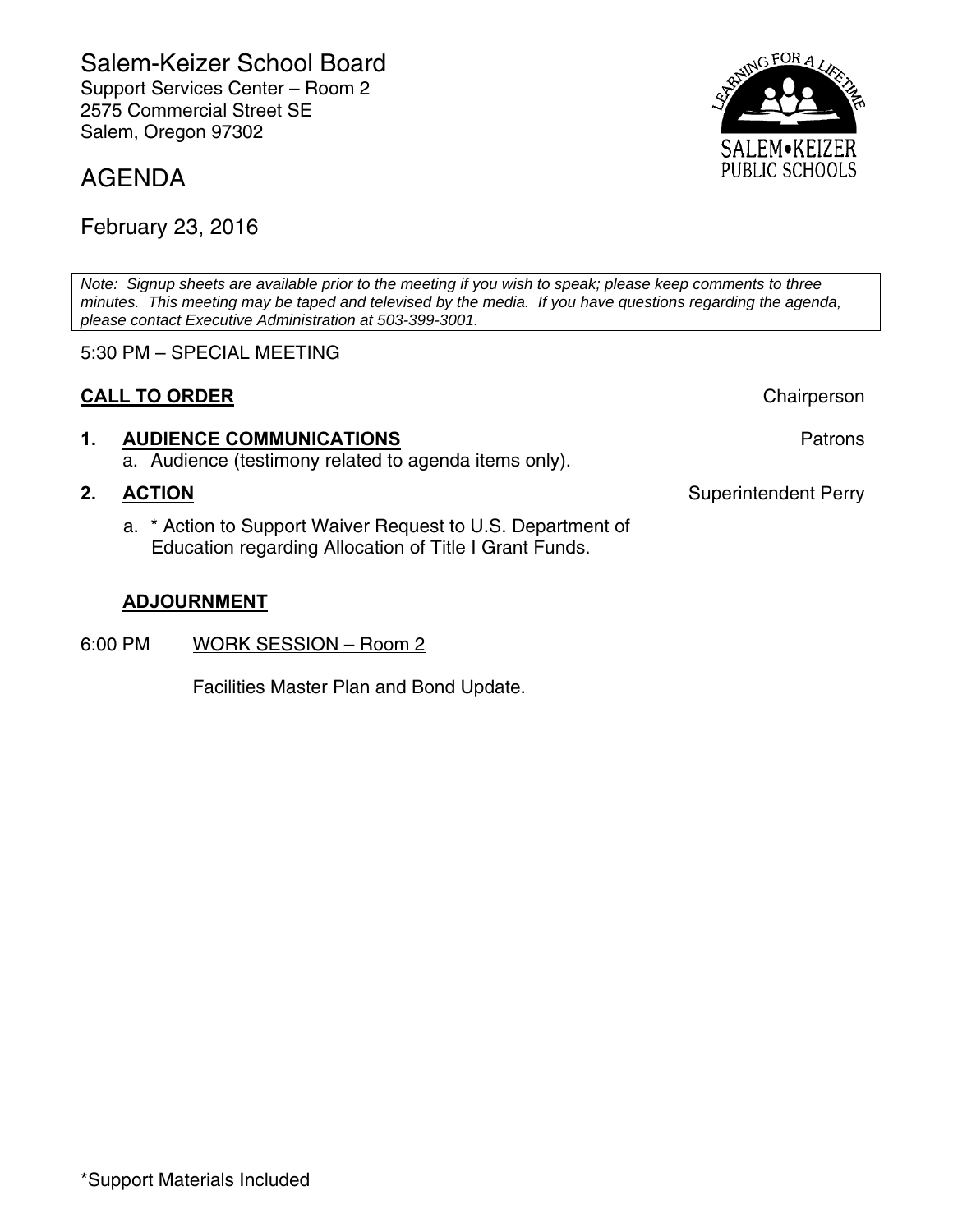#### ACTION TO SUPPORT WAIVER REQUEST TO U.S. DEPARTMENT OF EDUCATION REGARDING ALLOCATION OF TITLE I GRANT FUNDS

#### Background/Discussion

Each year, the Salem-Keizer School District receives Title I grant funds through the U.S. Department of Education's Elementary and Secondary Education Act (ESEA). These grant funds are used at schools with high numbers or high percentages of students from low-income families to help ensure that all students meet state academic standards.

ESEA requires Title I grants funds be allocated to any school with 75% or greater poverty level using the same per pupil allocation regardless of level (elementary, middle, high).

The District, with assistance from the Oregon Department of Education, is applying for a waiver from the U.S. Department of Education, to adjust the current funding structure so that the greatest level of support from Title 1 funds is allocated to elementary schools. This is accomplished by differentiating the amount allocated at each level (elementary, middle, and high), allowing staff to provide a commensurate amount of per-pupil funding to address the specific needs found within each level.

Salem-Keizer School District has one of the most economically diverse student populations in Oregon with 61% of our students' eligible for the Free or Reduced lunch program. While the minimum threshold for any school to receive Title 1 grant funds is a poverty rate of above 40%, the District, based on our demographics, allocates Title 1 grant funds to schools with a poverty rating of above 70%. The table below outlines how schools are impacted.

| % of students<br>eligible for<br>Free/Reduced | Elementary | Middle | High |
|-----------------------------------------------|------------|--------|------|
| 70% - 100%                                    | つつ         |        | ۹*,  |
| 40% - 69%                                     | 13         |        |      |
| 39% or less                                   |            |        |      |

\*Includes Roberts High School

As indicated in recent academic achievement reports, many of our elementary schools continue to perform below the average academic achievement scores found throughout the state of Oregon. In fact, of the ten lowest performing schools in the state of Oregon, five are within Salem-Keizer School District and are Title I schools. This is an important point as it highlights the high level of need at our elementary schools and the additional support needed to make certain that all students are meeting grade level academic expectations to ensure college and career readiness.